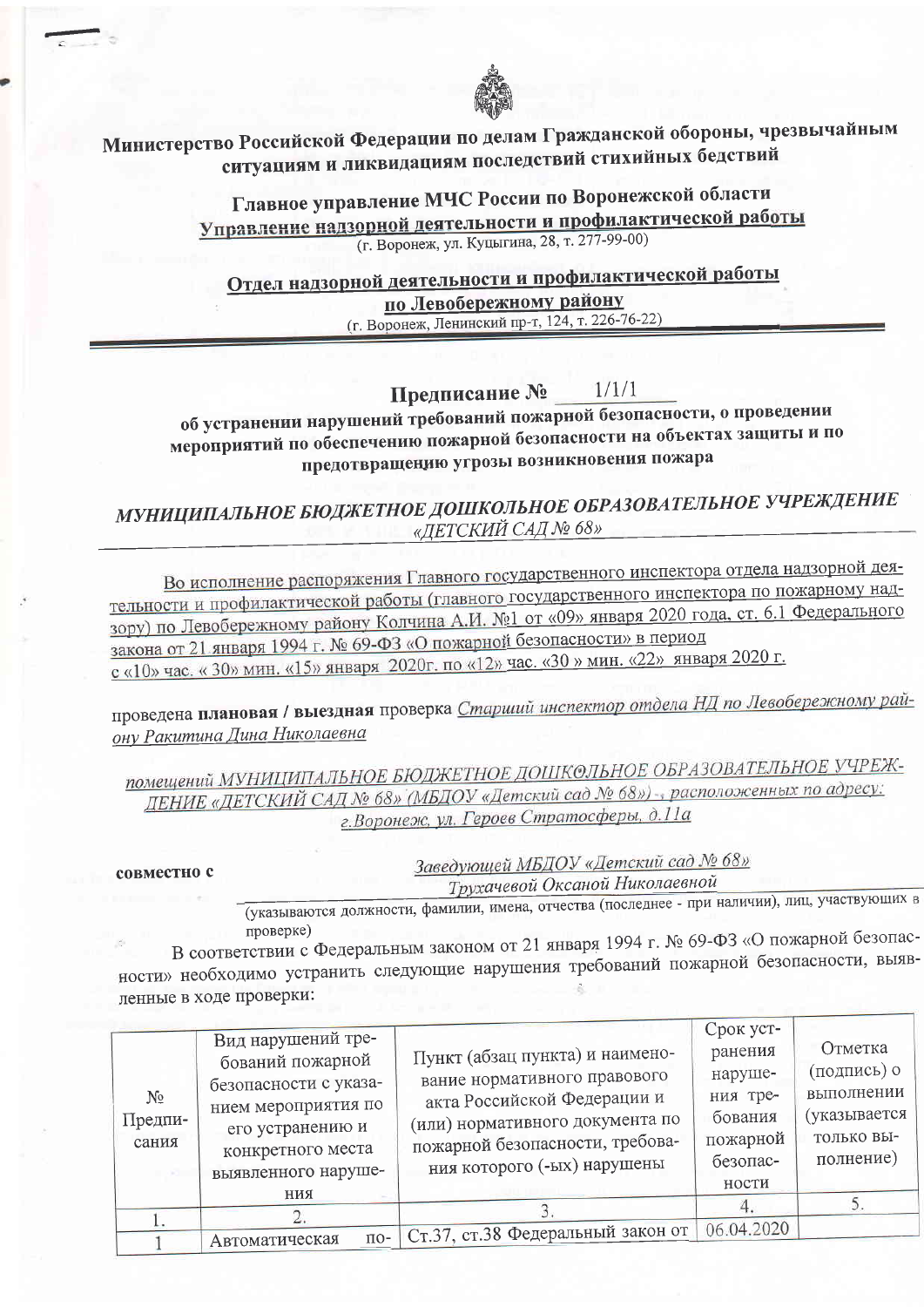|                  | жарная сигнализация,<br>смонтированная в по-<br>детского<br>мещениях<br>сада, находятся в не-<br>исправном состоянии.                                                                                                           | 21 декабря 1994 г. № 69-ФЗ. «О<br>пожарной безопасности. п.4 ст.4<br>Федеральный закон Российской<br>Федерации от 22 июля 2008 г. N<br>123-ФЗ «Технический регламент о<br>требованиях пожарной безопасно-<br>сти», п.4 ст. 83 ФЗ № 123 от<br>22.07.08г. "Технический регламент<br>о требованиях пожарной безопас-<br>ности", п. 61. Постановления Пра-<br>вительства №390 от 25.04.2012г.                                                                                                                                       |            |  |
|------------------|---------------------------------------------------------------------------------------------------------------------------------------------------------------------------------------------------------------------------------|---------------------------------------------------------------------------------------------------------------------------------------------------------------------------------------------------------------------------------------------------------------------------------------------------------------------------------------------------------------------------------------------------------------------------------------------------------------------------------------------------------------------------------|------------|--|
| $\overline{2}$ . | оповещения<br>Система<br>эвакуации людей при<br>пожаре находится в не<br>исправном состоянии<br>обеспечивает<br>He<br>И<br>уровень звука более<br>75 дБА, но не более<br>120 дБА в любой точ-<br>ке защищаемого по-<br>мещения. | «О противопожарном режиме»<br>Ст.37, ст.38 Федеральный закон от<br>21 декабря 1994 г. № 69-ФЗ. «О<br>пожарной безопасности. п.4 ст.4<br>Федеральный закон Российской<br>Федерации от 22 июля 2008 г. N<br>123-ФЗ «Технический регламент о<br>требованиях пожарной безопасно-<br>сти», п. 61 Постановление Прави-<br>тельства РФ от 25.04.2012 N 390;<br>п.4.1 СП3.13130.2009 «Системы<br>противопожарной защиты. Систе-<br>ма оповещения и управления эва-<br>куацией людей при пожаре. Тре-<br>бования пожарной безопасности.» | 06.04.2020 |  |
| $\overline{3}$ . | оповещения<br>Система<br>о пожаре, смонтиро-<br>ванная в помещениях<br>пере-<br>детского сада,<br>ведена в ручной ре-<br>жим.                                                                                                   | Ст.37, ст.38 Федеральный закон от<br>21 декабря 1994 г. № 69-ФЗ. «О<br>пожарной безопасности. п.4 ст.4<br>Федеральный закон Российской<br>Федерации от 22 июля 2008 г. N<br>123-ФЗ «Технический регламент о<br>требованиях пожарной безопасно-<br>сти», п. 62 Постановление Прави-<br>тельства РФ от 25.04.2012 N 390                                                                                                                                                                                                           | 06.04.2020 |  |

Устранение указанных нарушений требований пожарной безопасности в установленный срок является обязательным для руководителей организаций, должностных лиц, юридических лиц и граждан, на которых возложена в соответствии с законодательством Российской Федерации обязанность по их устранению.

При несогласии с указанными нарушениями требований пожарной безопасности и (или) сроками их устранения физические и юридические лица в пятнадцатидневный срок вправе обжаловать настоящие предписания в установленном порядке.

В соответствии со статьей 38 Федерального закона от 21 января 1994 г. № 69-ФЗ «О пожарной безопасности» дисциплинарную, административную или уголовную ответственности в соответствии с действующим законодательством за нарушение требований пожарной безопасности, а также за иные правонарушения в области пожарной безопасности несут:

руководители федеральных органов исполнительной власти;

руководители органов исполнительной власти субъектов Российской Федерации;

руководители органов местного самоуправления;

собственники имущества;

лица, уполномоченные владеть, пользоваться или распоряжаться имуществом, в том числе руководители орга-

низаций;

лица, в установленном порядке назначенные ответственными за обеспечение пожарной безопасности; должностные лица в пределах их компетенции; иные граждане.